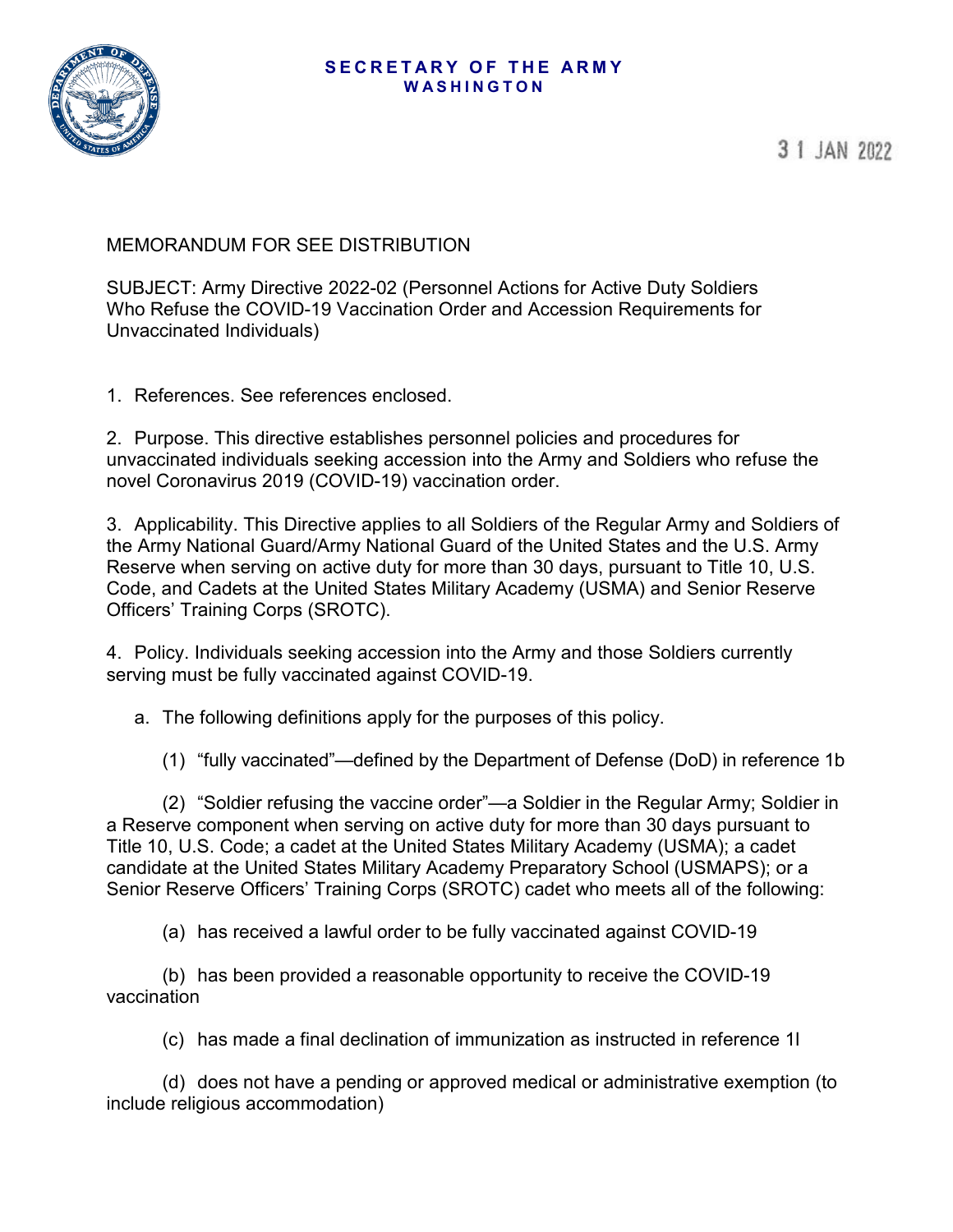b. COVID-19 Vaccine Exemptions. Soldiers may submit requests for medical or administrative exemption from mandatory immunization as enumerated in reference 1c. If a Soldier has a pending exemption request, and final action is taken to deny the exemption, to include any request for appeal, the Soldier will be ordered to receive the COVID-19 vaccination and counseled regarding this directive. If the Soldier refuses the COVID-19 vaccination order, the Soldier will be subject to action as listed in this directive.

c. Involuntary Separation Policy.

(1) Effective immediately, commanders will initiate involuntary administrative separation proceedings for Soldiers who have refused the lawful order to be vaccinated against COVID-19 and who do not have a pending or approved exemption request. Commands will process these separation actions, from initiation to a Soldier's potential discharge, as expeditiously as possible.

(2) Exception. Soldiers who will final out-process for separation/retirement on or before 1 July 2022 or who will separate/retire after 1 July 2022, but will begin transition leave on or before 1 July 2022, will be permitted to execute their separation or retirement without the additional separation processing described elsewhere in this paragraph.

d. Involuntary Separation Procedures. Consistent with reference 1a, all Soldiers, including those in an entry-level status, who are separated for refusing to become vaccinated will be issued either an Honorable or General (under honorable conditions) characterization of service unless additional misconduct warrants separation with an Other than Honorable characterization of service. Unless otherwise noted in this directive, these requests will be processed in accordance with current policy and regulations.

(1) Enlisted Personnel.

(a) Commanders will follow current policy for initiating administrative separation proceedings pursuant to reference 1k. The basis for separation will be for "Commission of a Serious Offense," under paragraph 14–12c of reference 1k. This applies to all enlisted Soldiers, regardless of whether the Soldier is in an entry-level status.

(b) If an enlisted Soldier is subject to an administrative separation action on the basis of refusing the COVID-19 vaccination order, is recommended for retention by an administrative separation board or approved for retention by the separation authority, and remains unvaccinated, the separation authority will reinitiate an action for the exercise of Secretarial Plenary Authority under paragraph 15–2 of reference 1k.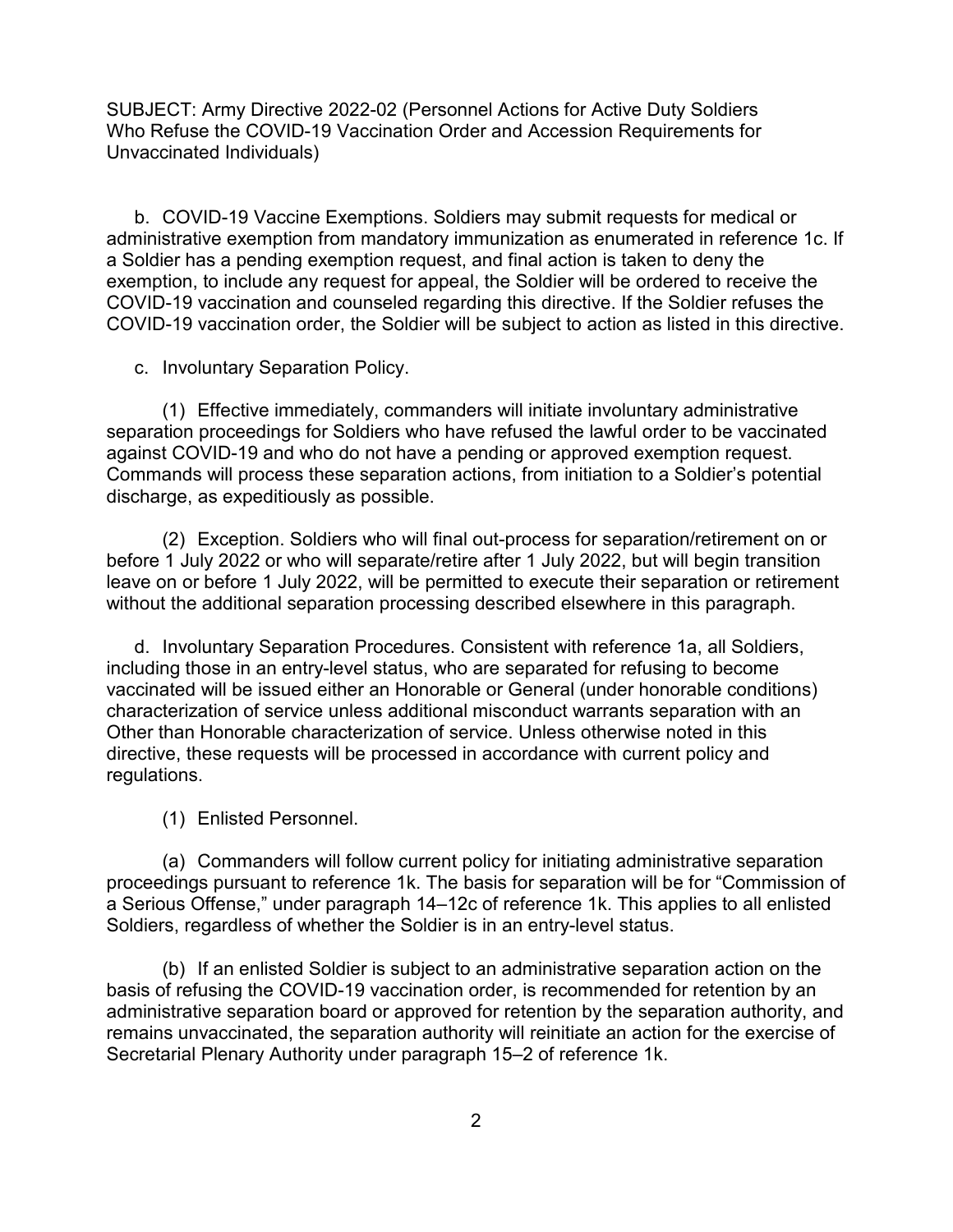(c) Qualitative Management Program (QMP). If a Regular Army enlisted Soldier is identified for potential denial of continued active duty service under the QMP based solely on adverse information from refusing the COVID-19 vaccination order, the Soldier will not be processed through the QMP. The Soldier's command will initiate involuntary separation for misconduct pursuant to this directive.

(d) Expiration Term of Service (ETS). Commanders are not required to initiate involuntary administrative separation for enlisted personnel who have an ETS date on or before 1 July 2022 when the sole basis for involuntary separation is refusing the COVID-19 vaccination order. Soldiers with an ETS date on or before 1 July 2022 will be allowed to separate in accordance with chapter 4, reference 1k, unless separation on other grounds is warranted.

(2) Commissioned and Warrant Officers.

(a) Commanders will initiate an elimination action under reference 1g. The basis for separation will be for "Misconduct, Moral or Professional Dereliction," under paragraph 4–2b of reference 1g.

(b) Probationary Officers. Involuntary separation for probationary officers will be processed under notification procedures, and the separation authority will be the Deputy Assistant Secretary of the Army (Review Boards) (DASA (RB)). Although the show cause authority (SCA) may provide recommendations on retention or separation, all actions will be processed to the DASA (RB) for final decision.

(c) Non-Probationary Officers. The SCA will close the case, and no further separation-related action is required, if a non-probationary officer has been subject to an elimination action for refusing the COVID-19 vaccination order and a board of inquiry (BOI) determines that the officer should be retained on active duty. If the BOI determines that the officer should be separated, the SCA may provide recommendations on retention or separation, but the case will be processed to the DASA (RB) for final decision.

(d) Unqualified Resignation (UQR). Officers refusing the COVID-19 vaccination order may submit a request for UQR. If submitted within 30 days of the date of this directive, and the request includes a final separation date on or before 1 July 2022, commanders will not initiate involuntary separation on the sole basis of refusing the COVID-19 vaccination order unless the UQR is denied. Qualifying UQRs submitted under this directive may be approved by the Commanding General, U.S. Army Human Resources Command, or other designee, despite the officer being flagged solely for refusing the COVID-19 vaccination order. If an officer has an exemption request that is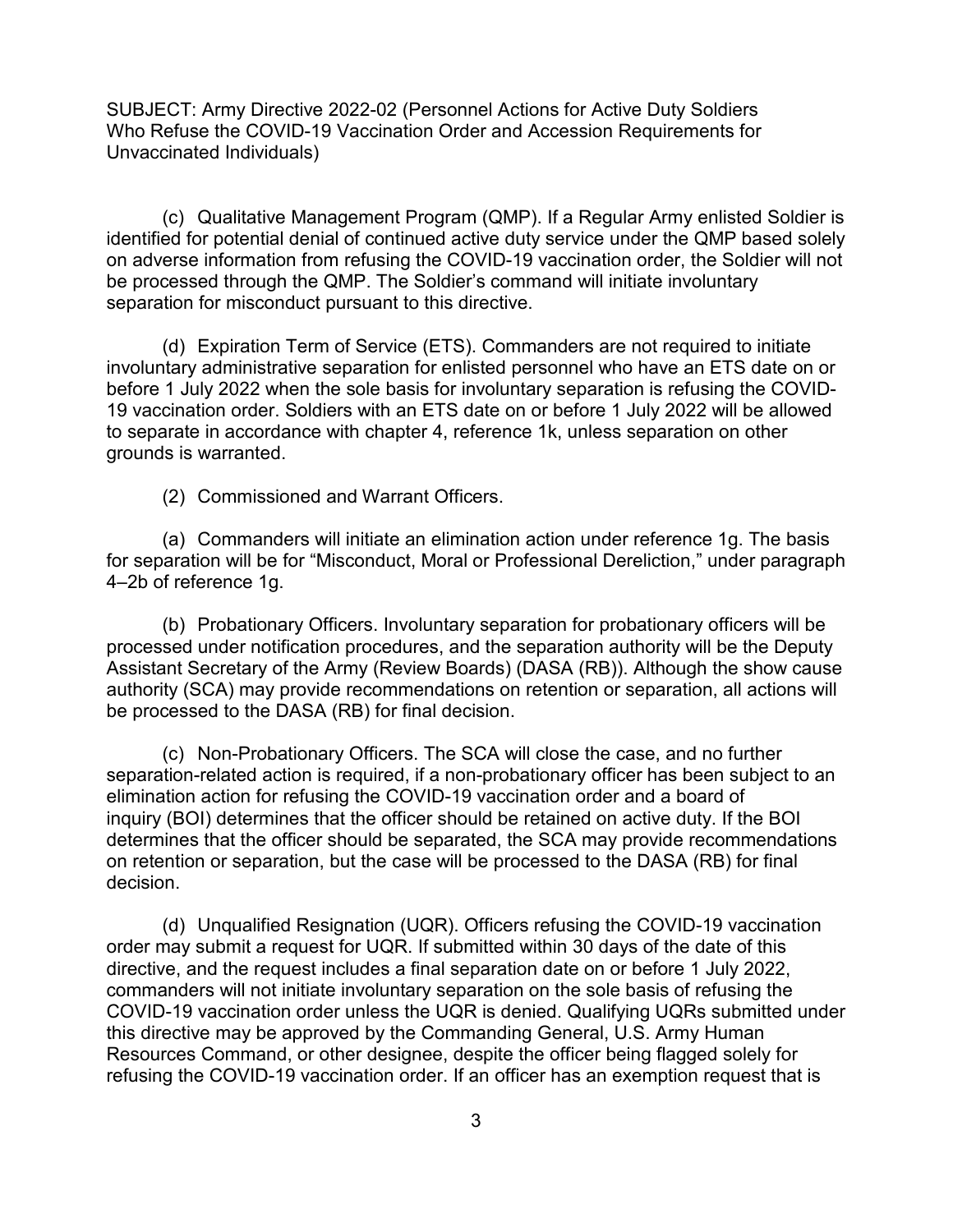subsequently denied, the officer will have the later of 14 days from final action or 30 days from the date of this directive to submit a UQR. If the UQR is not submitted within 14 days, involuntary separation will be initiated. Once a UQR is submitted, it may not be withdrawn absent a showing of good cause.

## e. Retirement.

(1) All officer and enlisted personnel eligible to retire on or before 1 July 2022 will be permitted to retire as soon as practicable through expedited processes in lieu of involuntary separation. Requests for retirement must be submitted no later than 30 days from the date of this directive and include a final separation date no later than 1 July 2022.

(2) Soldiers eligible to retire on or before 1 July 2022, who have a pending exemption request as of the date of this directive, and that exemption request is subsequently denied, will have the later of 14 days from final action or 30 days from the date of this directive to submit a request for retirement. The retirement request must include a final separation date that is on or before the later of either 1 July 2022 or 120 days from final action date on the exemption request.

f. Disability Evaluation System (DES). Officers and enlisted personnel currently being processed through the Medical Evaluation Board/Physical Evaluation Board system pursuant to AR 635–40 will be processed in accordance with current policy and regulations.

g. Compensation, Entitlements and Recoupment.

(1) Soldiers separated will not be eligible for involuntary separation pay and may be subject to termination and recoupment of any unearned special or incentive pays. The effective date of the termination will be the date the commander initiates an involuntary administrative separation for any Soldier who has refused the COVID-19 vaccination order. The Soldier may be required to repay the unearned portion of the pay or benefit in accordance with current policy and regulations.

(2) Unless otherwise prohibited by law or DoD policy, the Secretary of the Army may render a case-by-case determination that the Soldier's repayment of, or the Army's full payment of an unpaid portion of, a pay or benefit is appropriate.

(3) Recoupment against Soldiers and cadets who are disenrolled or separated prior to the completion of their term of service will be processed in accordance with existing policy and regulations.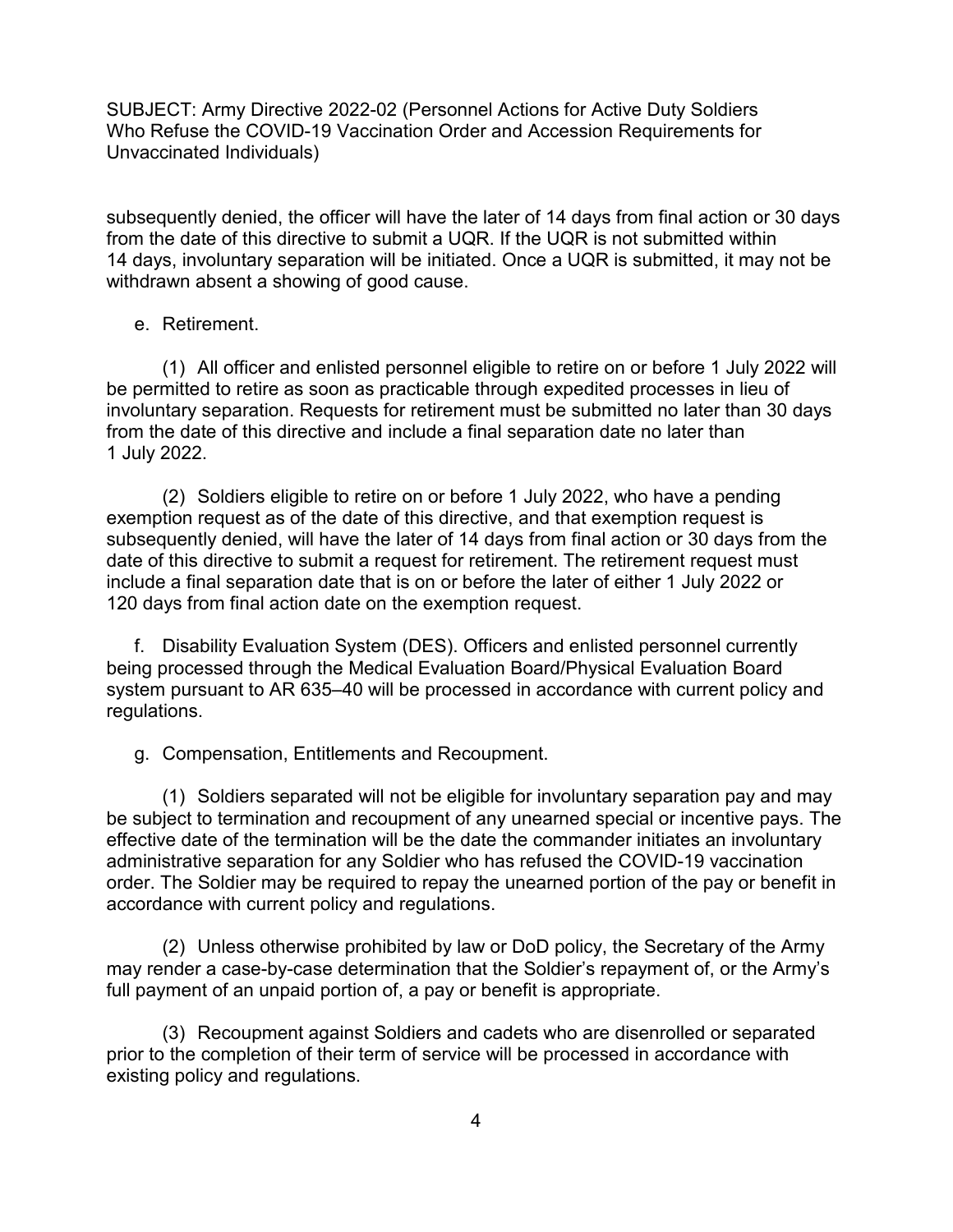h. Evaluation Reports. When a Soldier refuses the order to be vaccinated against COVID-19 during a rating period, without a pending or approved medical or administrative exemption (to include religious accommodation), rating officials will document the refusal in the Soldier's evaluation report consistent with implementing instructions published by the Deputy Chief of Staff, G-1.

i. Permanent Change of Station (PCS). Unvaccinated Soldiers who are pending a medical or administrative exemption (to include religious accommodation) will not PCS. Exceptions may only be approved by the Under Secretary of the Army. These requests will be submitted to the Under Secretary of the Army through the Vice Director of the Army Staff. Further, unvaccinated Soldiers who do not have a pending medical or administrative exemption (to include religious accommodation) remain flagged, and are therefore ineligible to PCS under current Army policies and in accordance with reference 1m.

## j. Accessions.

(1) Enlistment into the Army. An enlisted applicant must have an approved pre-accession medical or administrative exemption (to include religious accommodation) or must agree to receive the COVID-19 vaccination on entrance to active duty or active duty for training.

(2) Applicants for a Commissioning Program. Individuals seeking to enter into a cadet contract through the Reserve Officers' Training Corps (ROTC), gain admission as a cadet to USMA, or commission as an officer in the Army must be fully vaccinated against COVID-19 prior to entering into a cadet contract, signing the USMA Form 5–50, or being tendered an appointment as a commissioned officer unless they have an approved preaccession medical or administrative exemption (to include religious accommodation).

(3) Pre-Commissioning Cadets. Current cadets who refuse the COVID-19 vaccination order, and who do not have a pending or approved medical or administrative exemption (to include religious accommodation), will be processed for disenrollment and separation.

(a) USMA Cadets/USMAPS Cadet Candidates. USMA will follow current policy for initiating administrative separation and disenrollment proceedings for cadets and cadet candidates pursuant to reference 1e, as appropriate. The basis for separation will be "Misconduct."

(b) Army SROTC Cadets. The U.S. Army Cadet Command (USACC) will follow current policy for initiating disenrollment proceedings pursuant to reference 1d, as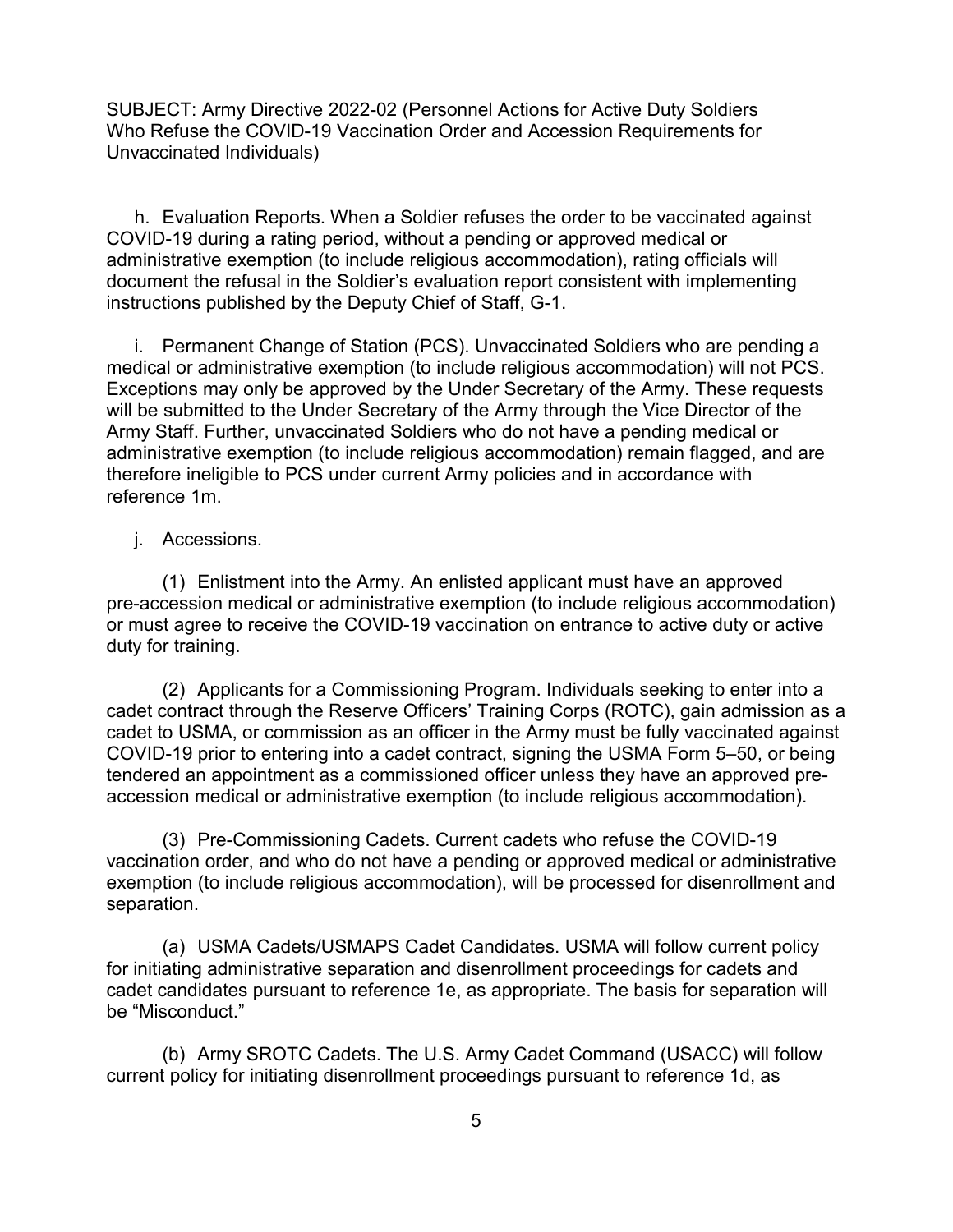appropriate. The basis for disenrollment will be "Inaptitude for Military Service" under paragraph 3–43(a)(13) of reference 1d.

(4) Direct appointment. Prior to accession, applicants must have an approved pre-accession medical or administrative exemption (to include religious accommodation) or must agree to receive the COVID-19 vaccination on entrance to active duty or active duty for training.

(5) In-Service Officer Candidates. In-Service Candidates selected to attend the U.S. Army Officer Candidate School (OCS) must be fully vaccinated against COVID-19 prior to beginning OCS unless issued an approved medical or administrative exemption (to include religious accommodation). OCS candidates who refuse the COVID-19 vaccination order will be removed from OCS under the provisions of reference 1f.

k. The Secretary of the Army continues to withhold the authority to impose non-judicial and judicial actions based solely on vaccine refusal.

5. Proponent. The ASA (M&RA) has oversight of this policy and is authorized to grant exceptions to this directive and to amend the definitions contained in paragraph 4a of this directive. This authority may not be delegated. The Deputy Chief of Staff, G-1, in coordination with the ASA (M&RA), will publish implementing instructions as soon as possible.

6. Duration. This directive is effective unless superseded or otherwise rescinded.

agnotre E. Wormuk

Encl **Example 2.** Christine E. Wormuth

DISTRIBUTION: (see next page)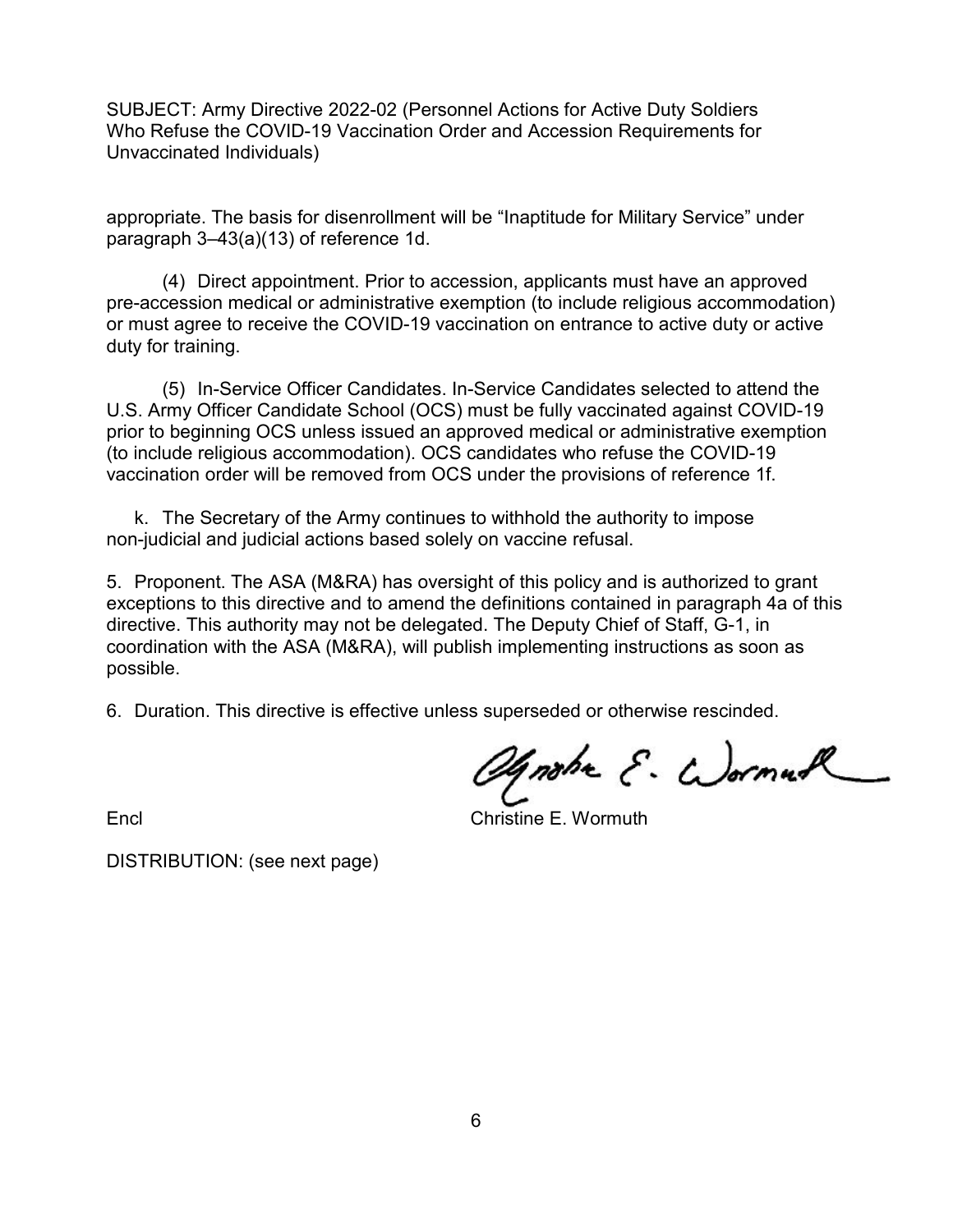DISTRIBUTION:

Principal Officials of Headquarters, Department of the Army Commander

- U.S. Army Forces Command
- U.S. Army Training and Doctrine Command
- U.S. Army Materiel Command
- U.S. Army Futures Command
- U.S. Army Pacific
- U.S. Army Europe and Africa
- U.S. Army Central
- U.S. Army North
- U.S. Army South
- U.S. Army Special Operations Command

Military Surface Deployment and Distribution Command

- U.S. Army Space and Missile Defense Command/Army Strategic Command
- U.S. Army Cyber Command
- U.S. Army Medical Command
- U.S. Army Intelligence and Security Command
- U.S. Army Criminal Investigation Command
- U.S. Army Corps of Engineers
- U.S. Army Military District of Washington
- U.S. Army Test and Evaluation Command
- U.S. Army Human Resources Command

Superintendent, U.S. Military Academy

Director, U.S. Army Acquisition Support Center

Superintendent, Arlington National Cemetery

Commandant, U.S. Army War College

Director, U.S. Army Civilian Human Resources Agency

 $CF:$ 

Director of Business Transformation Commander, Eighth Army